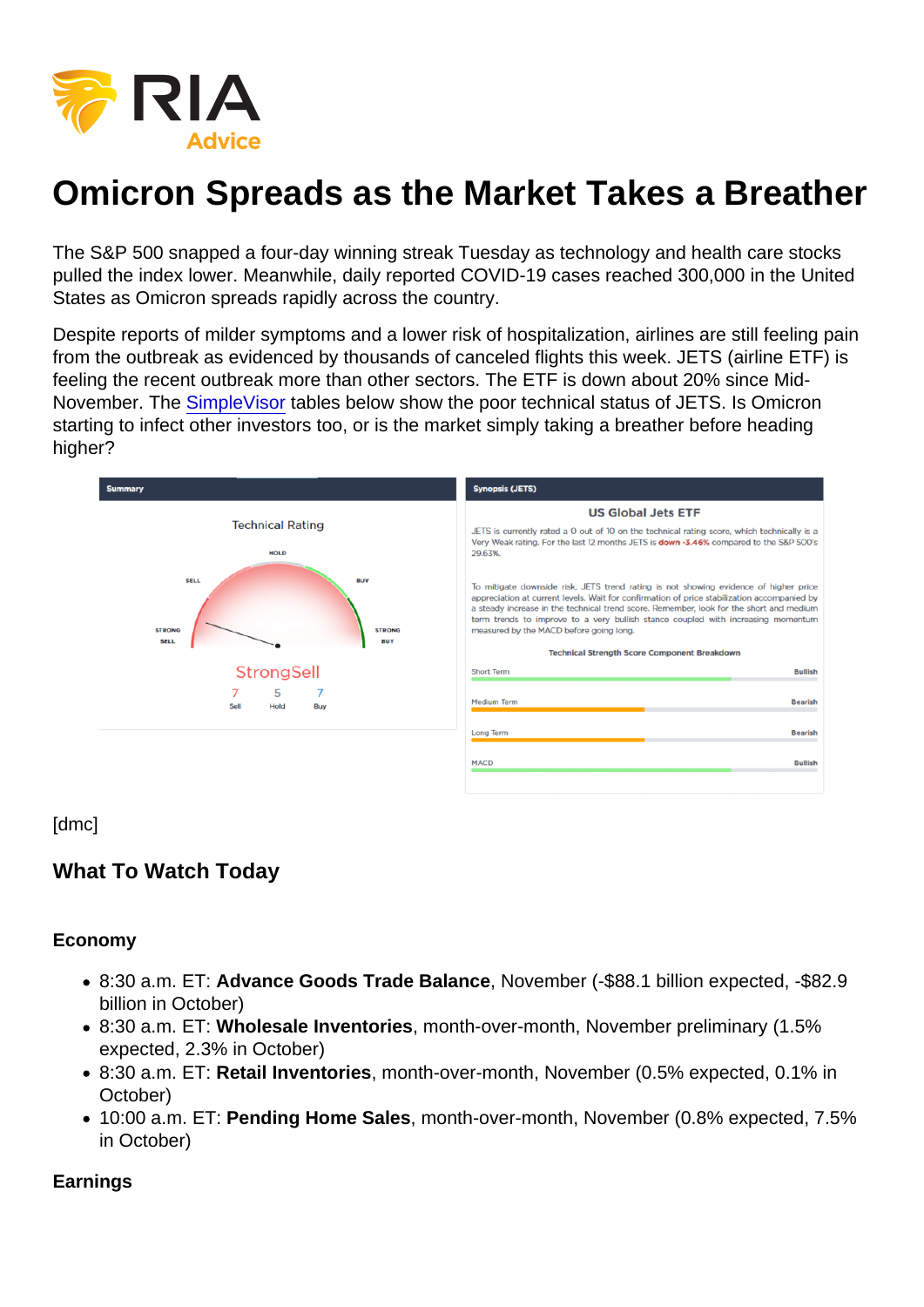No notable political events on the calendar

## Mandates Have Reached Their Limits

As Omicron spreads, we are finding the limits of mask and vaccine mandates. This morning YahooFinance had a good piece of commentary on the issue.

"The Omicron wave is exposing the limits of COVID-19 restrictions, which are clearly failing. These include ferociously debated vaccine passports and masking policies that have done little, if anything, to tame skyrocketing numbers throttling the Northeast.

Hard-hit travel, leisure and small businesses ? [especially restaurants](https://finance.yahoo.com/news/bar-restaurant-outlook-dims-as-recovery-runs-its-course-winter-covid-spike-looms-large-224134840.html) ? are bearing the brunt of questionable protocols that clearly need rethinking, if not scrapping outright. And for the record, it?s not just America. China's [aggressive zero-COVID policies](https://www.economist.com/china/a-cluster-of-covid-19-cases-in-china-prompts-a-citywide-lockdown/21806929?utm_campaign=the-economist-today&utm_medium=newsletter&utm_source=salesforce-marketing-cloud&utm_term=2021-12-28&utm_content=article-link-1&etear=nl_today_1) that have exacerbated global supply chain problems aren?t doing much to curb the spread there, either.

?At this point, vaccine mandates are more disempowering to business than empowering,? Denise Graziano, CEO of Graziano Associates, a marketing communications firm, told the Morning Brief in an email.

?Policies, tools and communication must adapt to where we are now two full years into the pandemic, Graziano added. ?Vaccines have been invaluable to bring us to this point, but mandating drives away customers, good employees, job candidates, and creates more division inside (and outside) of organizations.?

The risk to the market, which is extremely extended from long-term means, is that these continued pushes for mandates slows economic activity at a time where there is dramatically less liquidity in the system in the forms of stimulus and other fiscal supports. When combined with a Fed tapering their balance sheet, and potentially set to hike rates, the correction risk should not be entirely dismissed.

## Spider-Man Won?t Be Enough to Save AMC

There is a lot of excitement surrounding Sony?s ?Spider-Man: No Way Home?. The film was exclusively released to theatres on December 17<sup>th</sup> and has grossed ticket sales over \$467M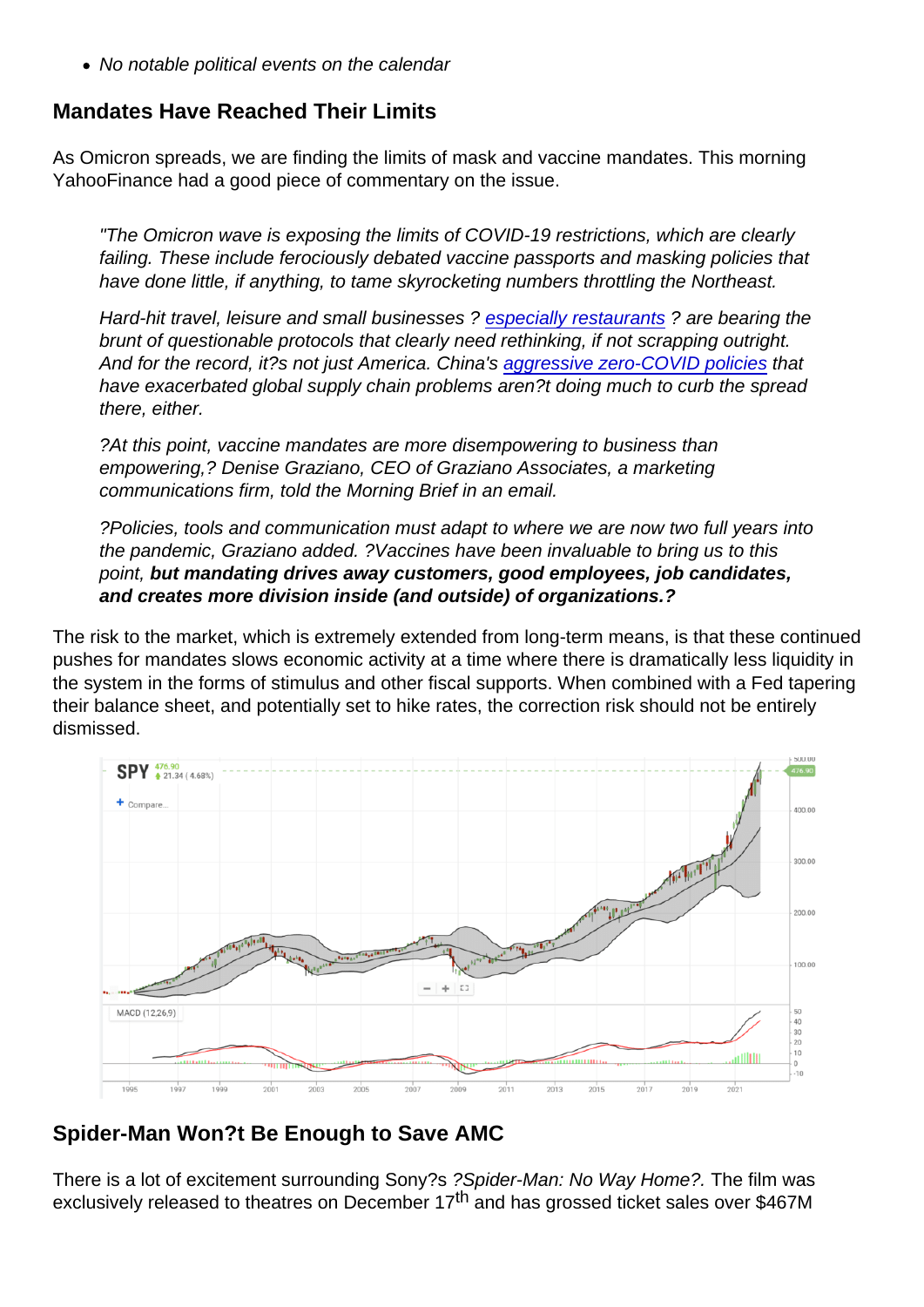domestically and \$1B globally. According to the [WSJ](https://www.wsj.com/articles/spider-man-complicates-movie-theater-recovery-plot-11640694781?mod=markets_lead_pos10), Spider-Man boasts over twice the ticket sales of the runner-up, making it the pandemic era's biggest hit. However, as the article points out, domestic ticket sales are only running at about 38% of the 2019 level through December 26<sup>th</sup>. Furthermore, ticket sales are likely to suffer in the next few weeks as Omicron spreads rapidly throughout the U.S.

AMC's stock is totally disconnected from the underlying fundamentals, however this should come as no surprise. The first chart below, courtesy of @DoombergT on Twitter, illustrates how the lack of theater traffic combined with equity dilution has left shareholders much worse off than they were pre-pandemic. Yet, the second chart shows that the stock price has risen significantly over the same period. AMC ?hodlers? are so far ahead of themselves that not even Spider-Man will be able to save the stock.